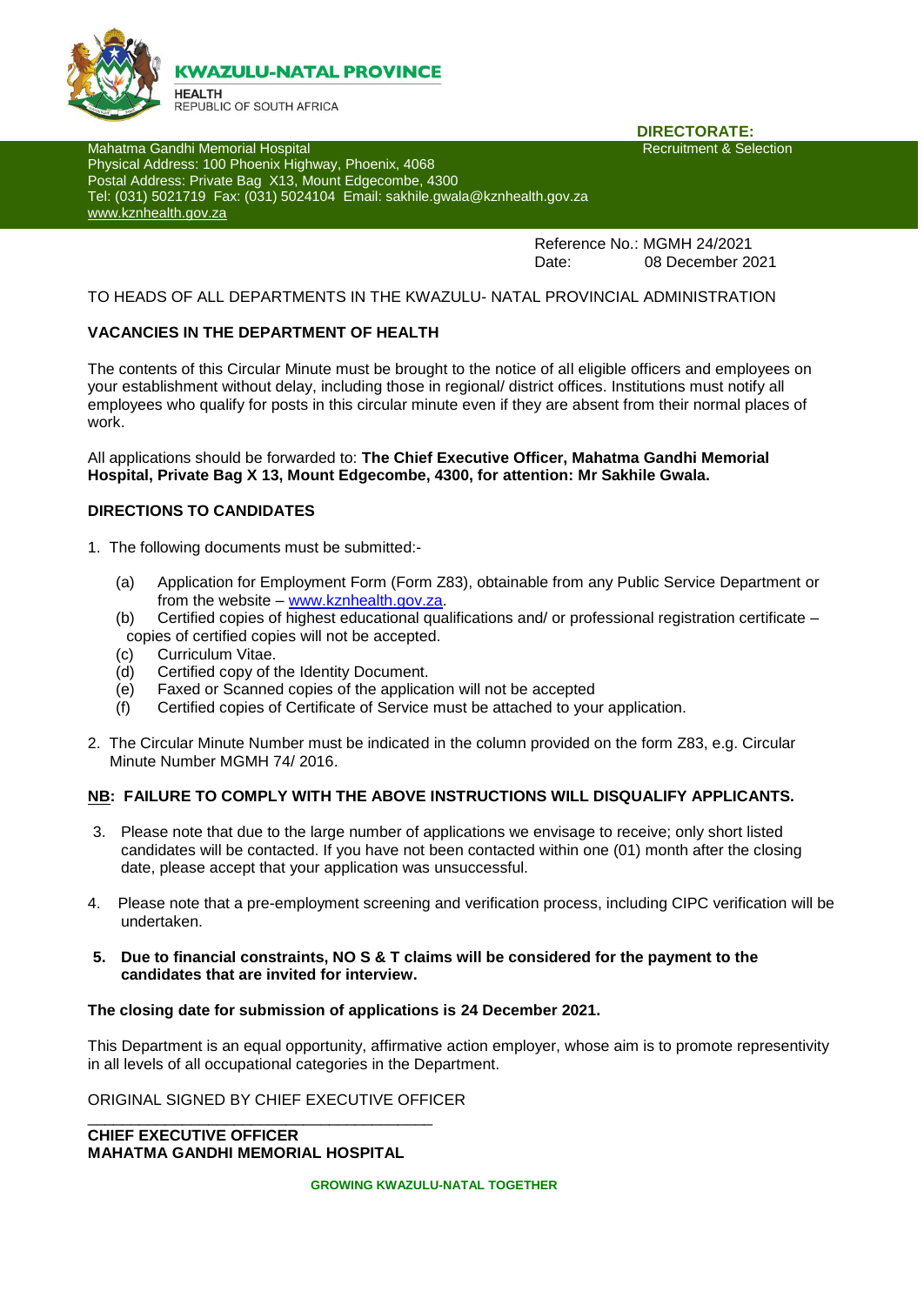| <b>POST</b>            |           | PROFESSIONAL NURSE-SPECIALITY NICU, PAEDIATRICS             |
|------------------------|-----------|-------------------------------------------------------------|
| <b>NO OF POST</b>      | $\sim 10$ | <b>SEVEN (07)</b>                                           |
| <b>COMPONENT :</b>     |           | <b>NURSING</b>                                              |
| <b>REFERENCE:</b>      |           | <b>MGMH 24/2021</b>                                         |
| <b>SALARY SCALE :</b>  |           | <b>R 388 974.00 PER ANNUM</b>                               |
|                        |           | <b>R 478 404.00 PER ANNUM</b>                               |
| <b>OTHER BENEFITS:</b> |           | 13 <sup>th</sup> Cheque and medical Aid (Optional). Housing |

## **Allowance: Employee to meet the prescribed requirements**

# **MINIMUM REQUIREMENTS**

- Senior certificate/Grade 12.
- Basic R425 qualification i.e. Degree or Diploma in nursing qualification that allows registration with SANC as a Professional Nurse plus.
- A post basic nursing qualification (Child nursing Science and/or Advanced midwifery) with duration of at least 1 year accredited with the SANC in one of the specialties referred to above.
- Current registration with SANC as a General Nurse and Midwife and Post basic Child nursing science and /or Advanced Midwife 2021.

# **PROFESSIONAL NURSE GRADE 1:**

- A minimum of 4 years recognizable experience in nursing after registration as Professional Nurse with SANC in General Nursing and midwifery.
- A post basic nursing qualification (Child nursing Science and/or Advanced midwifery) with duration of at least 1 year accredited with the SANC in one of the specialties referred to above.

# **PROFESSIONAL NURSE GRADE 2:**

- A minimum of 14 years recognizable experience in nursing after registration as a professional nurse with SANC in General nursing and Midwifery.
- At least 10 years of the period referred to above must be recognizable experience in the specific specialty after obtaining 1 year post basic qualification in Child Nursing science and / or Advanced Midwifery.

# **KNOWLEDGE, SKILLS AND COMPETENCIES**

- Knowledge of nursing care and processes and procedures.
- Basic knowledge of Public service regulations.
- Disciplinary code human resources policies, hospital generic and specific policies.
- Leadership, supervisory and good communication skills.
- Team building and cross cultural awareness.

**GROWING KWAZULU-NATAL TOGETHER**

KINDLY RETURN **ALL DOCUMENTATION** WHEN REPLYING